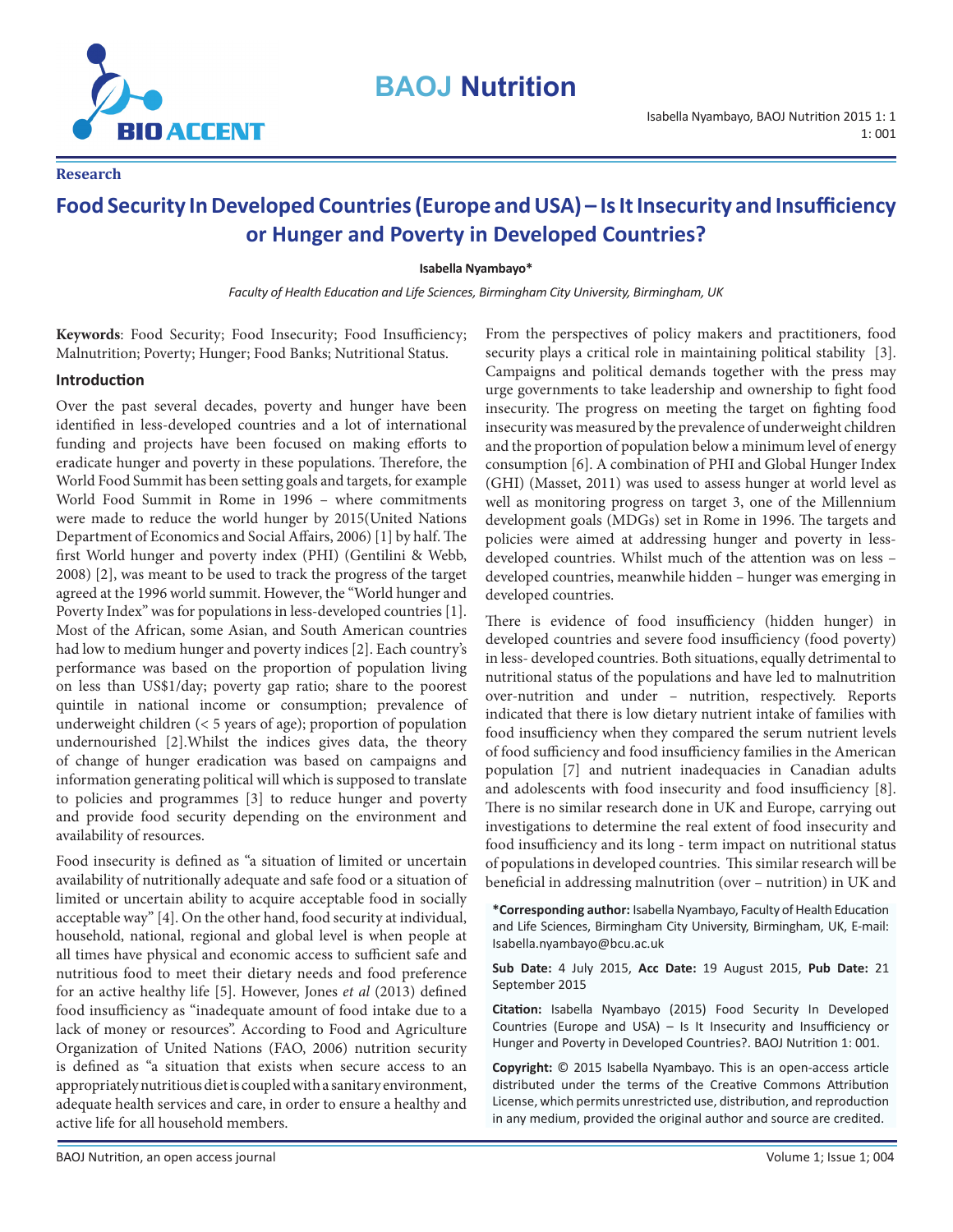**Citation:** Isabella Nyambayo (2015) Food Security In Developed Countries (Europe and USA) – Is It Insecurity and Insufficiency or Page 2 of 7 Hunger and Poverty in Developed Countries?. BAOJ Nutrition 1: 001.

Europe. In addition to serum nutrient determination, exploring food - purchasing strategies linked to food insecurity would help to understand the barriers to healthy eating among food insecure and food insufficiency families for both European and American populations [9]. The use of Health Eating Index (HEI) to measure the diet quality [10] can be used to determine the long term of food insufficiency in developed countries.

So, now what is the world's status on hunger and malnutrition in 2015? This short article will aim to review the food insecurity and food insufficiency in developed countries. Is there hidden - hunger that is manifesting as obesity in developed countries? The information can be useful to nutritionist and public health professionals in understanding the breadth and depth of the problem of malnutrition in both developed and less -developed countries.

## **Food Insecurity in Developed Countries**

Food insecurity is the 21<sup>st</sup> century hunger in developed countries. Food insufficiency is inadequate amount of food intake due to lack of resources including money [11]. According to a publication, worldwide economic downturn in 2008 triggered food insecurity [12] for a number of household families. In fact, the governments of developed countries have aware of the scale of the problem of hidden hunger as well as realising the link between malnutrition (over – nutrition) and food insecurity. However, food insecurity pre - existed in developed countries such as USA and Canada [13] for decades earlier than 2008. The tools used to measure food security then, did not reflect the experience of the household's food security [11] hence lack of comprehensive data measuring food security in developed countries.

Prior to the year 2000, the food security was based on the country's GDP of which most of the developed countries had high GDP, which has since being affected by the economic downturn in 2008.A lot of the developed countries have high debt that subsequently impacted food security resulting in many of the households' food insufficiencies evidenced by the rise in number of food aid organisations. The GDP is also related to purchasing power parity (PPP) of individuals or households. When the GDP was low and national debt was increasing the PPP was affected and more populations in developed countries relied on food aid (Table 1) through food banks in Australia and Europe, and food stamps in USA and Canada. Food insecurity and food insufficiency was evident in the developed countries as there was an increase in the use of food aid by many of the population groups in developed countries.

**Table 1:** Food Aid usage in developed countries

| Region     | Country                                                                                        |  |  |
|------------|------------------------------------------------------------------------------------------------|--|--|
| Australia  | Australia (Booth & Whelan, 2014; Lindberg, Lawrence, Gold, & Friel, 2014)                      |  |  |
| Canada     | Canada (Cafiero, Melgar-Quinonez, Ballard, & Kepple, 2014; Tarasuk et al., 2014; Wilson, 2000) |  |  |
| Europe     | France (Rambeloson, Darmon, & Ferguson, 2007)                                                  |  |  |
|            | Ireland (Dowler & O'Connor, 2012)                                                              |  |  |
|            | Italy (Garrone, Melacini, & Perego, 2014; Santini & Cavaccini, 2014)                           |  |  |
|            | UK (Dowler & O'Connor, 2012; H. Lambie-Mumford et al., 2014; H. Lambie-Mumford &Dowler, 2014)  |  |  |
|            | Netherlands (Van der Horst, 2014)                                                              |  |  |
| <b>USA</b> | USA (Walker, Block, & Kawachi, 2012; Walker & Kawachi, 2012)                                   |  |  |

As the debt of the Eurozone and America increased the GDP and PPP decreased affecting the food security of the developed countries' population. In UK, the main factors contributing to accessing food aid by the UK population were sudden reduction in household income as a result of loss of job, pay cut, and changes in social security payments [12]. These led to continual low household income, households in high debts which was difficult to repay leading to legal lawsuits, and the households had to adjust their lifestyle by changing shopping and eating habits, cutting on expenditure, turning to money lenders or families for income, as well as food aid [12].Unfortunately, these solutions were not addressing the underlying cause of food insecurity but just allowing households to have some food to eat at ad hoc.

Canada is one of the countries reported to enjoy high standard of living whilst hunger and poverty seemingly thought to be remote. Data published in 2000 by Wilson and Steinmann indicated that

a number of food banks have been increasing regularly and the huge number of food bank understandably linked to persistent food insecurity in Canada. The Canadian National Population Health Survey 1998/99 reported that 35 % of people in low-income households reported some form of food insecurity and 14 % of people in the middle-income households were food insecure at least once a month [14]. The food insecurity at middle and higher income had to do with the static income not sensitive to economic changes [15]. Data on food insecurity surveys from 1988 to 2004 were published and indicated a rise in food insecurity [15]. The responses from the Canadian and American households indicated some degree of food insecurity and/ or food insufficiency as summarised in Table 2 due to various factors associated with low standards of living. The NHANES III used specific questions on food insufficiency and 15 % of US households were food insecure [9].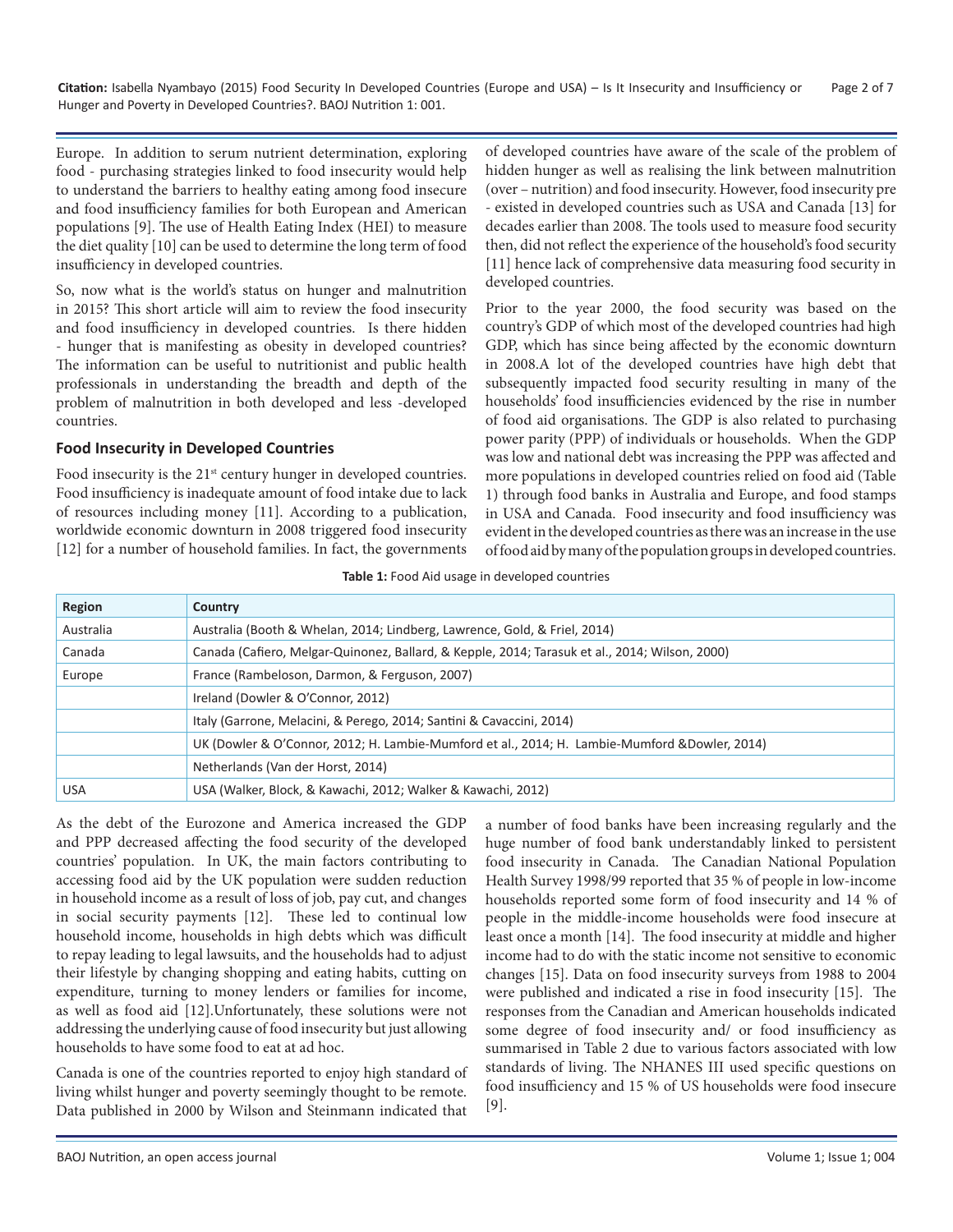Citation: Isabella Nyambayo (2015) Food Security In Developed Countries (Europe and USA) – Is It Insecurity and Insufficiency or Page 3 of 7 Hunger and Poverty in Developed Countries?. BAOJ Nutrition 1: 001.

| <b>Table 2:</b> Food insecurity survey results from Canada and USA |                         |                                                                   |                                                                                   |  |  |  |  |
|--------------------------------------------------------------------|-------------------------|-------------------------------------------------------------------|-----------------------------------------------------------------------------------|--|--|--|--|
|                                                                    | <b>Food secure</b>      | Food insecure*                                                    | 2004 data                                                                         |  |  |  |  |
|                                                                    |                         |                                                                   | <b>Food insecurity</b>                                                            |  |  |  |  |
|                                                                    |                         |                                                                   | (Bush 2007)                                                                       |  |  |  |  |
| <b>Characteristics</b>                                             |                         |                                                                   |                                                                                   |  |  |  |  |
| Age                                                                | $65+$                   | $0 - 64$                                                          |                                                                                   |  |  |  |  |
| Household Income                                                   | Upper middle to High    | Low to middle                                                     | Lowest, lower middle and Middle                                                   |  |  |  |  |
| Major source of income                                             | Wages and self employed | Workers pension, Child tax benefit,<br>social assistance, support | Social assistance, workers pension,<br>Employment insurance, and Seniors' benefit |  |  |  |  |
| House type                                                         | Couple with children    | Couple without children                                           | Lone parents, couple with and without children                                    |  |  |  |  |
|                                                                    |                         | Lone parent with children                                         |                                                                                   |  |  |  |  |
| Home ownership                                                     | Owner                   | tenants                                                           | tenants                                                                           |  |  |  |  |
| <b>Marital status</b>                                              | Married                 | <b>With Partner</b>                                               | <b>With Partner</b>                                                               |  |  |  |  |
|                                                                    | Widowed                 | Single                                                            | Single                                                                            |  |  |  |  |
|                                                                    |                         | Divorced/ Separated                                               | Divorced/ Separated                                                               |  |  |  |  |
|                                                                    |                         |                                                                   | Widowed                                                                           |  |  |  |  |
| Immigration status                                                 | Canadian born           | Immigrated 10 + years                                             | <b>ND</b>                                                                         |  |  |  |  |
|                                                                    | Immigrated $0 - 9$ yrs  |                                                                   |                                                                                   |  |  |  |  |
| <b>Health outcomes</b>                                             |                         |                                                                   |                                                                                   |  |  |  |  |
| Poor/Fair health                                                   | ~6%                     | $^{\sim}$ 17%                                                     | <b>ND</b>                                                                         |  |  |  |  |
| Multiple Chronic conditions                                        | ~14%                    | 20%                                                               | <b>ND</b>                                                                         |  |  |  |  |
| Obese BMI≥ 30                                                      | $^{\sim}$ 11 %          | 14.9%                                                             | <b>ND</b>                                                                         |  |  |  |  |
| <b>Distress</b>                                                    | 10%                     | 31%                                                               | <b>ND</b>                                                                         |  |  |  |  |
| Depression                                                         | $~^{\sim}$ 4 %          | 14 %                                                              | <b>ND</b>                                                                         |  |  |  |  |

**Table 2:** Food insecurity survey results from Canada and USA

Within the surveyed sample, about 20 % of food insecure or economically deprived people accessed food banks of which 60 % of the population accessed towards the month-end [16]. In 2004, a second survey was published indicating that 91% of the Canadians were food secure and 9% were food insecure as compared to 89.8 % and 10.2 during the 1998/99 (Chen and Chen 2000). The standard of living was increasing but not enough to reduce food insecurity within the wider Canadian community

#### **Food Insecurity Experience Scale**

Besides the efforts made by developing countries to measure, monitor and eradicate hunger and food insecurity, it is now a global issue affecting developed, developing and undeveloped countries. Food Agriculture Organization [11] has designed the Food insecurity experience scale (FEIS) to suite food and nutrition security indicators. FEIS is an experience-based metric of severity of food insecurity measured by the responses given by people on their ability to access adequate food. Household food security cannot be determined by anthropometric data as there is a complex relationship between household food security and underweight and/ overweight. Speculations are that the direct measure of food insecurity, using FEIS, will complement anthropometric measurements and more importantly identify risk population groups prior to manifestation of malnutrition thereby saving lives and the health related costs for policy makers. The FEIS has been piloted by FAO [11] in sub-Saharan region in 2013 and then aim to extend the project to global data collection using 8 point – question questionnaire (Table 3b) to assess food security and food insufficiency. The tool is still to be validated and commissioned by FAO by end of 2015, as announced at 5<sup>th</sup> Leverhulme Centre for Integrative Research on Agriculture and Health (LCIRAH) conference at London School of Hygiene and Tropical Medicine beginning of June 2015 organised by Agriculture, Nutrition and Health community.

Food insufficiency of a household is when family sometimes or often do not get enough food to eat, therefore, historically food insufficiency has been assessed using responses to most or all of the questions in the Table 3 (a & b) to determine the scale of food insufficiency and categorised degree of food insufficiency as low food insufficiency, mild food insufficiency and severe food insufficiency.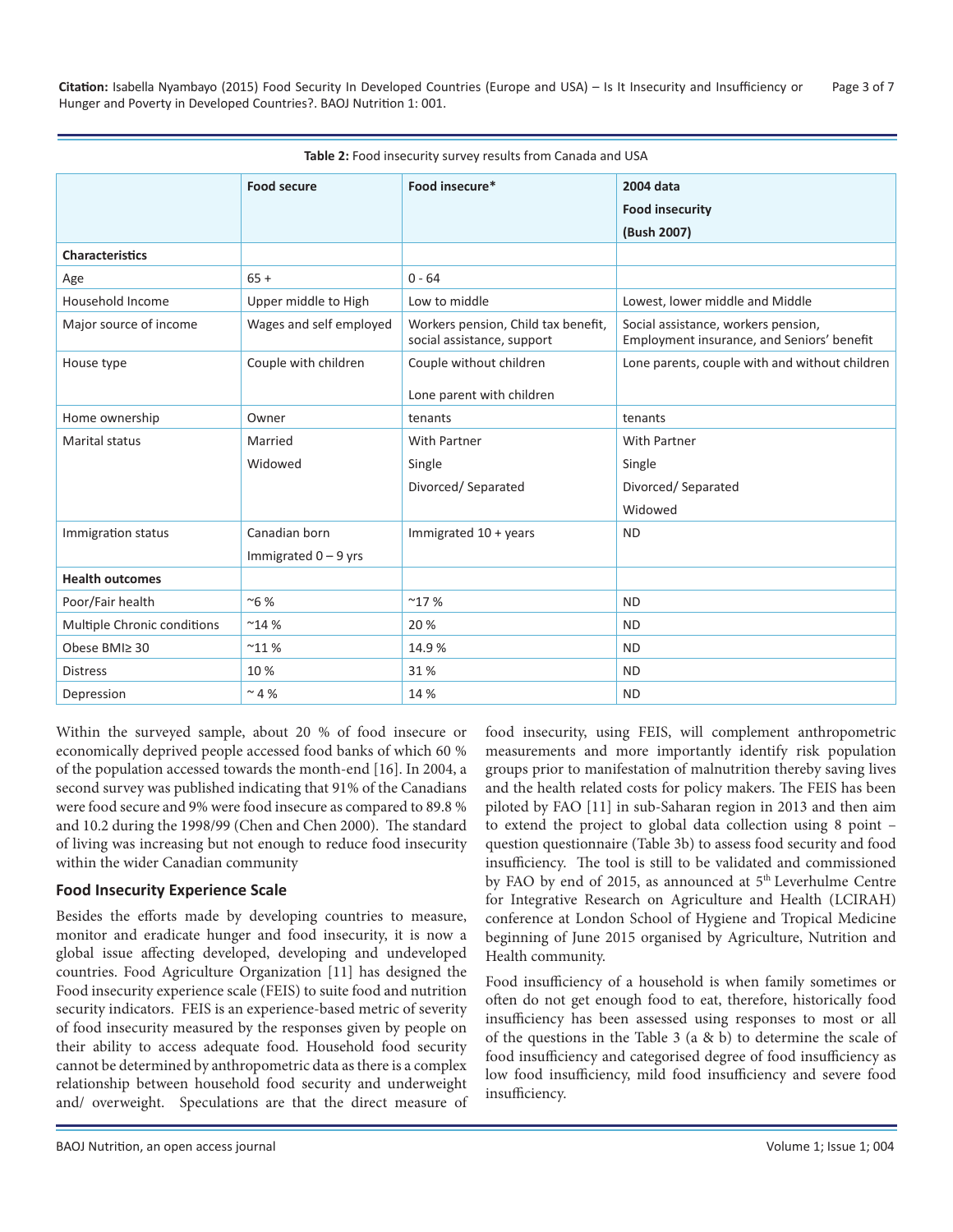| Table 3a: Questions used for assessing food insufficiency NHANES III (1988 - 1994) (Alaimo et al., 1998) |                                                |  |  |  |  |
|----------------------------------------------------------------------------------------------------------|------------------------------------------------|--|--|--|--|
| <b>Questions</b>                                                                                         | Response                                       |  |  |  |  |
| Describe food eaten by family                                                                            | -Enough food eaten by family,                  |  |  |  |  |
|                                                                                                          | -sometimes not enough                          |  |  |  |  |
|                                                                                                          | -often not enough                              |  |  |  |  |
| No. of days in previous months with no food or money to buy food                                         | 0                                              |  |  |  |  |
|                                                                                                          | $1 - 4$                                        |  |  |  |  |
|                                                                                                          | $5 - 9$                                        |  |  |  |  |
|                                                                                                          | $10 - 14$                                      |  |  |  |  |
|                                                                                                          | more than 14 days                              |  |  |  |  |
| Reasons for no food or money to buy food                                                                 | Lack of transportation                         |  |  |  |  |
|                                                                                                          | No working appliances                          |  |  |  |  |
|                                                                                                          | Not enough money, food stamps, or WIC vouchers |  |  |  |  |
|                                                                                                          | Other reasons                                  |  |  |  |  |
| Adults cut size of meals because of not enough money                                                     |                                                |  |  |  |  |
| Children cut size of or skipped meals because of not enough money                                        |                                                |  |  |  |  |

| <b>Table 3b:</b> The Food Insecurity Experience Scale (Ballard et al., 2013) |  |
|------------------------------------------------------------------------------|--|
|                                                                              |  |

| $\mathbf{1}$   | You were worried you would run out of food because of a lack of money or other resources?         | 0 No   | 98 DK      |
|----------------|---------------------------------------------------------------------------------------------------|--------|------------|
|                |                                                                                                   | 1 Yes  | 99 Refused |
| $\overline{2}$ | You were unable to eat healthy and nutritious food because of a lack of money or other resources? | $0$ No | 98 DK      |
|                |                                                                                                   | 1 Yes  | 99 Refused |
| 3              | You ate only a few kinds of foods because of a lack of money or other resources?                  | 0 No   | 98 DK      |
|                |                                                                                                   | 1 Yes  | 99 Refused |
| 4              | You had to skip a meal because there was not enough money or other resources to get food?         | 0 No   | 98 DK      |
|                |                                                                                                   | 1 Yes  | 99 Refused |
| 5              | You ate less than you thought you should because of a lack of money or other resources?           | $0$ No | 98 DK      |
|                |                                                                                                   | 1 Yes  | 99 Refused |
| 6              | Your household ran out of food because of a lack of money or other resources?                     | 0 No   | 98 DK      |
|                |                                                                                                   | 1 Yes  | 99 Refused |
| $\overline{7}$ | You were hungry but did not eat because there was not enough money or other resources for food?   | $0$ No | 98 DK      |
|                |                                                                                                   | 1 Yes  | 99 Refused |
| 8              | You went without eating for a whole day because of a lack of money or other resources?            | 0 No   | 98 DK      |
|                |                                                                                                   | 1 Yes  | 99 Refused |

Some of these questions have been used in developed countries such as America [13] and Canada [16]; and developing countries - South Africa [17]; Latin America [11] and undeveloped countries –Nigeria [18] Malawi (FAO, in press) and from the data collated there is alarming evidence to support the emergency of food insecurity and food insufficiency in developed countries.

Ballard and co-workers (2013) summarised the response from the questions and composed a continuous scale to indicate household vulnerability, access to food and degree of food insecurity.

A paradox of food insecurity and obesity rates was explained

in US as most of the people who were food insecure were also overweight(Walker et al., 2012) [19] as determined by anthropometric measurements. In European countries there are high rates of obesity (Figure 2, and an increase in food bank use (Table 1). The countries with high debt (Camphausen, 2010) [20] also had a high rate of obesity, for example Greece has the highest debt 125 % of GDP in the Eurozone and also has highest rate of obesity with approximately 45 % of its population classified as overweight [21]. Food insecurity and overweight, therefore, need to be taken as conjoined public health issues. The paradox of food insecurity among the plenty might be due to a number of factors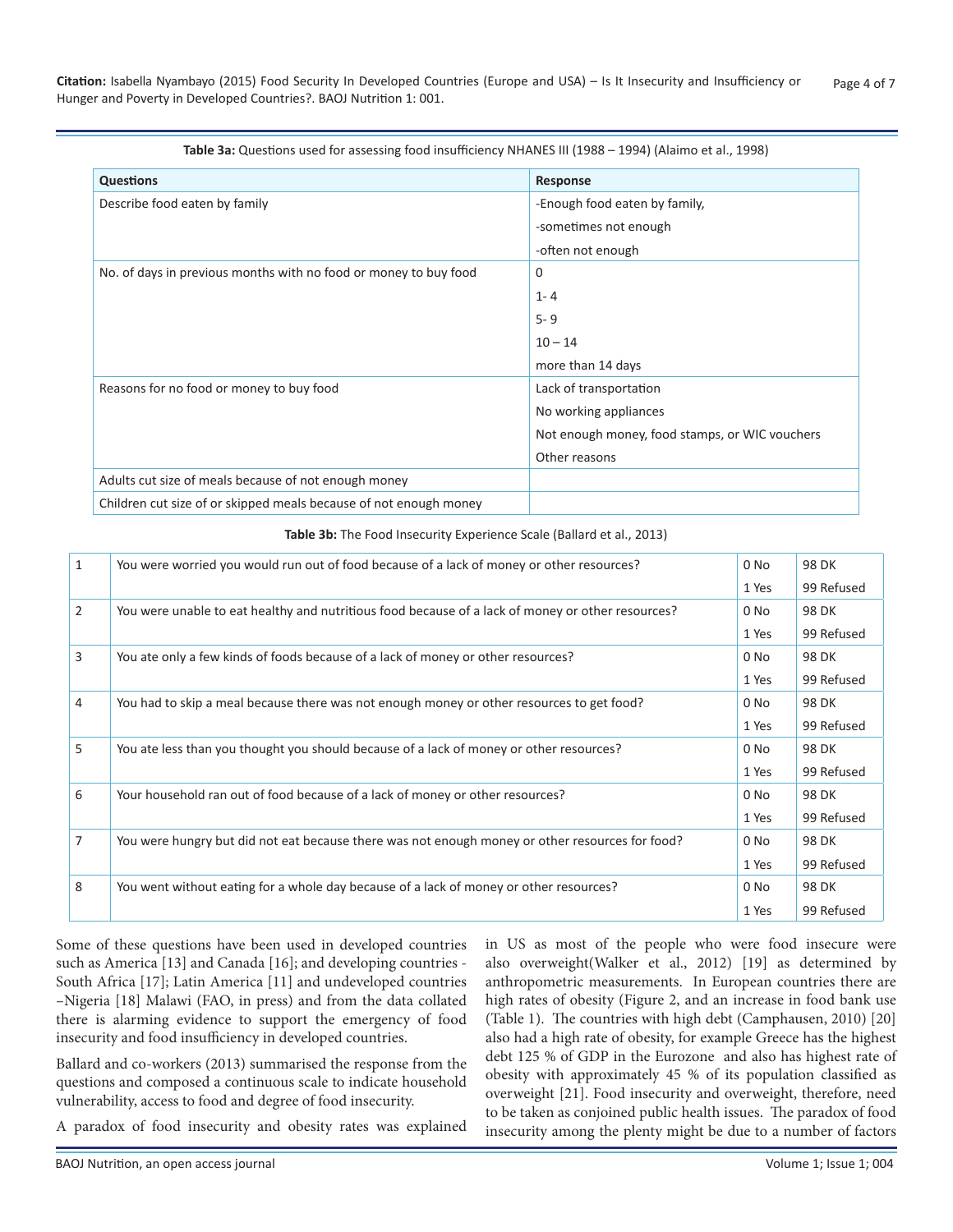Citation: Isabella Nyambayo (2015) Food Security In Developed Countries (Europe and USA) – Is It Insecurity and Insufficiency or Page 5 of 7 Hunger and Poverty in Developed Countries?. BAOJ Nutrition 1: 001.



but not limited to: (i) uncertainty of food availability which can trigger overeating to stock up for future food scarcity, (ii) depressive symptoms – stress and uncertainty of lacking consistence may cause symptoms of depression and disordered eating patterns, (iii) families with food insecurity live in areas with low quality food shops, (iv) cheaper cost of energy-dense foods and due to less disposable income, family with food insecurity would not be able to consume the healthy foods such as fresh fruits and vegetables, thus end up gaining weight [22].

Since the UK's economic downturn in 2008, there has been an increase in food and drink cost [23] and mirrored by trends in

population has also followed the increasing trends of obesity for men and women.

In UK, the increasing trends of obesity [23] and increase in use of food aid possibly due to food insufficiency could mean that there is hidden hunger within the UK population. It has been reported that there is a close link between consumption of high energy intakes and low micronutrient takes leading to weight gain and obesity [25]. Tanumihardjo and co-workers (2007) reported that, globally, low standards of living (poverty) predict overweight and obesity regardless of race and ethnicity .Tanumihardjo et al *(2007)* summarised the relationships of food insecurity and hidden



numbers of food banks to support 41,000 struggling people [24] that number rose to 1.1 million by April 2015. Over-nutrition (obesity) measured by BMI and waist-hip ratio has been increasing for both men and women since 1993 [23]. Obesity statistics in UK are measured in terms of a BMI above  $25 \text{ kg/m}^2$  indicates that one is overweight and a BMI over 29 kg/m<sup>2</sup>indicates that one is obese. Sixty-six percent of men and 58 % of women [23] are classified as obese. Surveys done between 1993 and 2012 indicated that obesity prevalence is increasing. A waist-to-hip ratio taken to be greater than 102cm in men and greater than 88cm in women also indicates abdominal obesity, and the growth in this measurement in the

- hunger in developed countries to result in obesity (Figure 3) and that of severe food insecurity (hunger) and poverty in less developed and/or developing countries to cause protein energy malnutrition, stunting and nutrient deficiency (Figure 4).

Poverty and hunger used to be determined by unavailability of food produce and the scarcity of food caused by bad weather and poor agricultural infrastructure in underdeveloped African, Asian and South American countries. Studies done in South Africa and Nigeria (less- developed countries) have since indicated that there are other causes of poverty and hunger. In South Africa, the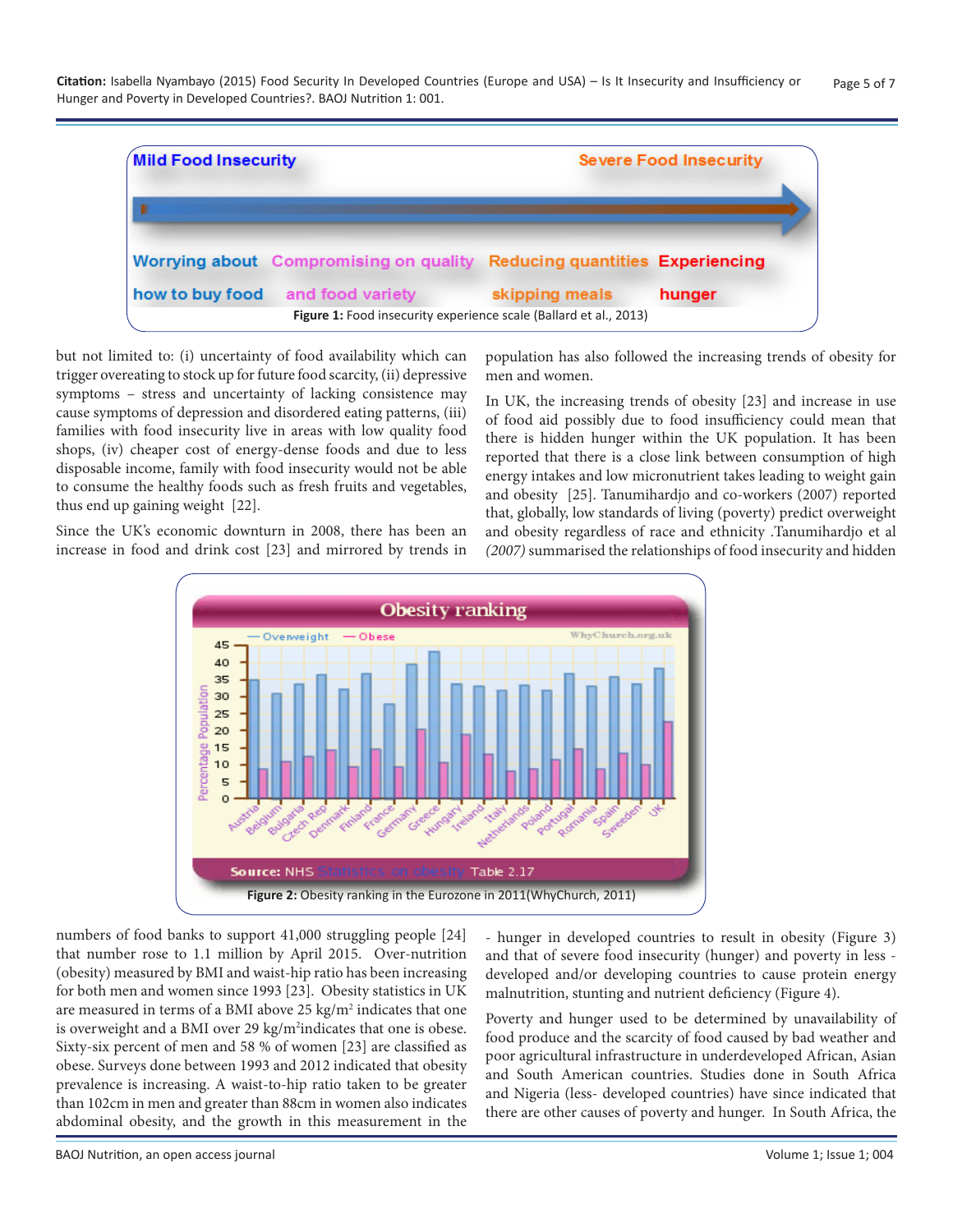situation was different in the sense that poverty and unemployment which preceded global economic crisis left most of the communities with high food and fuel prices, increased interest rates inflicting severe pressure on struggling households to meet the basic food and clothing needs.



Poverty Severe Food Mild Food insecurity Insecurity (Hunger) Undernourished Nutrient deficiencies Specific **Protein Energy** Stunting nutrient-related Malnutrition disease **Figure 4:** Severe food insecurity (hunger) and poverty in developing and under- developed countries

Three National Food Consumption Surveys were carried out in 1999, 2005 and 2008 investigating the levels of food security in communities of South Africa [17]. The survey questions were designed to assess household-level food insecurity, individuallevel food insecurity and child hunger. In 1999, 52 % of the sample population was experiencing hunger, 23 % at risk of hunger giving a total of 75 % being food insecure and 25 % food secure for both urban and rural communities. There was a significant improvement on food security from 25 to 48 % of the households were food secure and 75 to 52 % of households were food insecure (Labadarios et al., 2011) [17] as the standards of living improved during the 9-year survey period. Spatial pattern of house food insecurity was carried out in both rural and urban communities of Nigeria. About 53 % of the households were food insecure with a higher degree of prevalence of food insecurity found in rural than urban Nigerian communities [18].

## **Conclusions**

Research data and online media publications have reported on emerging hidden – hunger in developed countries and an association between food insufficiency and obesity. The most commonly reported factor has been lack of money or resources to access appropriate nutritious diet for the whole household. Further work still need to be done to determine the biomarkers of nutrient deficiency in populations accessing food aid. The nutrient content of the donated foods and potential impact on nutrient status still need to explored taking into consideration the limited availability and consumption of fresh fruits and vegetables and dairy products by the populations accessing food aid in developed countries.

#### **Acknowledgements**

This editorial brief article is part of the on-going research project on Food security and insufficiency in the UK Midlands region, being sponsored By Birmingham City University HEFEC funding allocation. The author gratefully acknowledges the support and funding granted by Birmingham City University. The author would like to thank Dr Olatunde Aremu, Birmingham City University, for proof reading and assisting with referencing.

# **References**

- 1. [United Nations Department of Economics and Social Affairs N, United](http://www.un.org/zh/millenniumgoals/pdf/MDGReport2006.pdf) Nations (2006) The Millennium Development Goals Report.
- 2. [Gentilini U, Webb P \(2008\) How are we doing on poverty and hunger](http://www.sciencedirect.com/science/article/pii/S0306919208000316)  reduction? A new measure of country performance. Food Policy 33: [521-532](http://www.sciencedirect.com/science/article/pii/S0306919208000316).
- 3. [Masset E \(2011\) A review of hunger indices and methods to monitor](http://www.sciencedirect.com/science/article/pii/S0306919210001211)  country commitment to fighting hunger. Food Policy, 36:S102-S108[.](http://www.sciencedirect.com/science/article/pii/S0306919210001211)
- 4. Barret CB (2002) Food Security and Food Assistance Programs (B. G. a. G. Rauseer Ed. 2nd ed.): Elsevier Science.
- 5. [Jones AD, Ngure FM, Pelto G, Young SL \(2013\) what are we assessing](http://advances.nutrition.org/content/4/5/481)  when we measure food security? A compendium and review of [current metrics. Adv Nutr 4\(5\), 481-505](http://advances.nutrition.org/content/4/5/481).
- 6. [United N \(2009\) the Millennium Development Goals Report 2009.](http://www.un.org/millenniumgoals/pdf/MDG_Report_2009_ENG.pdf)  New York: United Nations.